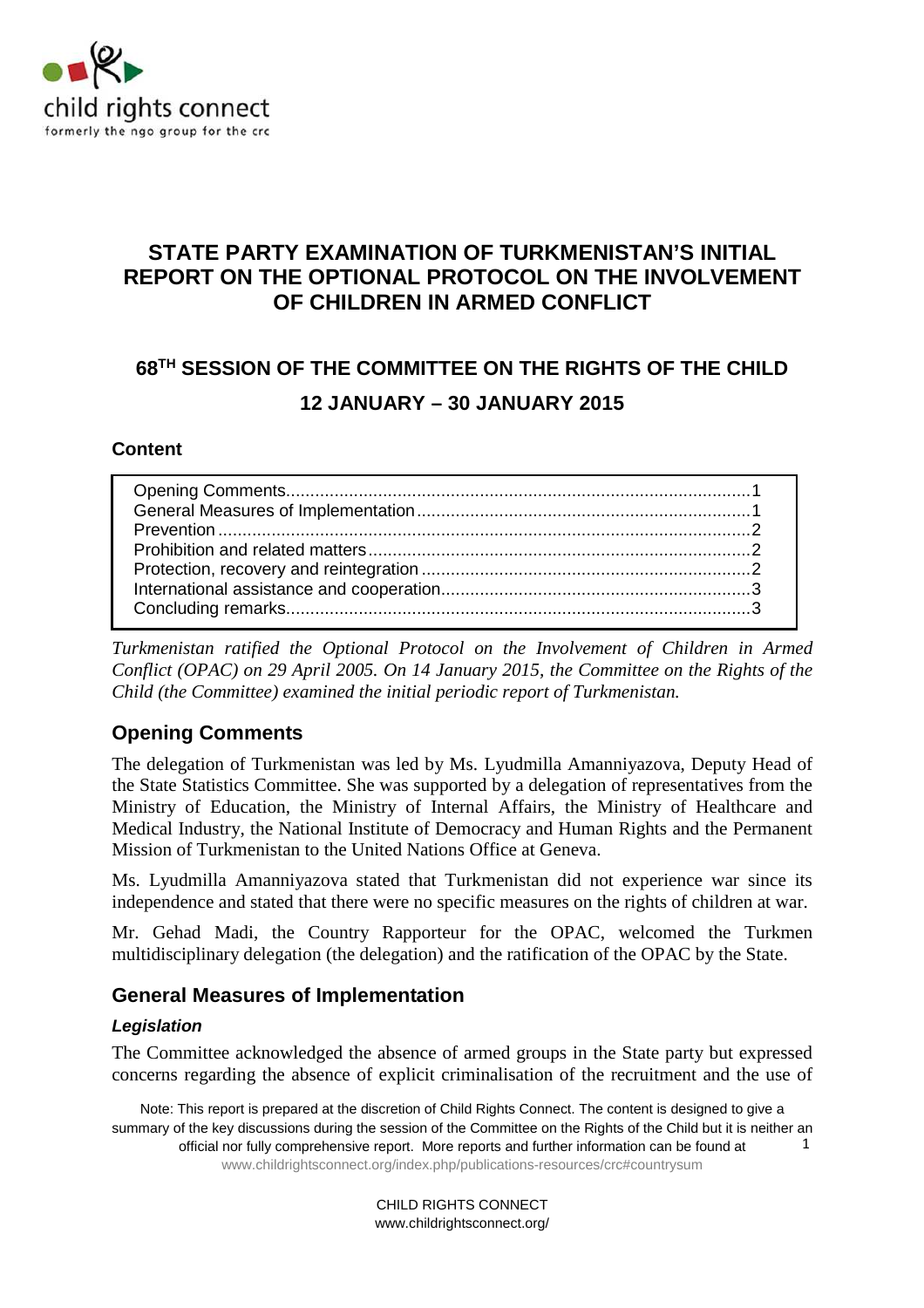children in hostilities in the State party's legislation. The delegation confirmed that there was no reference to recruitment of children in the Criminal Code of the State.

The Committee welcomed that the minimum age for recruitment was set to 18 years old and asked for additional information if the system was the same for children's voluntary recruitment.

The Committee further asked if the recruitment of children under the age of 15 was considered and defined as a war crime in the State party. The Committee reminded the delegation that recruitment of children could also occur via Internet and recommended the delegation to criminalise the activities of recruiters' in all settings.

#### **Dissemination and training**

The Committee asked whether training on the OPAC was included in schools' curricula. The delegation said that training on human rights, children's rights and legal issues was provided in military schools.

The Committee asked if international humanitarian law and human rights were part of the curriculum of education for the members of the armed forces of the State party. The delegation replied that these topics were included in the programmes of the appropriate higher education institutions.

#### **Prevention**

The Committee asked about the functioning of military schools and the proportion of civil and military subjects taught in these institutions. The delegation answered that regular teachers were in charge of teaching civil subjects and that pupils received a two hours class per week taught by military staff. The delegation also stated that children were free to choose their higher education after completing their secondary education in these military schools. The Committee further asked whether children were taught to handle weapons while studying in such schools. The delegation said that students of these schools only received theoretical knowledge on the use of weapons.

The Committee asked about the existence of complaint mechanisms in military schools. The delegation said that pupils could submit complaints for issues arising in military schools.

#### **Prohibition and related matters**

The Committee inquired on the prohibition of arms trade in the State party, including small arms. The delegation affirmed that only people holding valid permissions could undertake activities involving the trade and moving of weapons. The Committee asked if there was any specific prohibition of providing military assistance to countries where children were involved in armed conflict. The delegation indicated that there were no armed conflicts in neighbouring countries and that the State party was not producing weaponry. The use of light arms was exclusive to the armed forces and that any other training on handling weapons was prohibited in the State.

## **Protection, recovery and reintegration**

The Committee asked if refugee children who were involved in armed conflicts abroad received both physical and psychological assistance. The delegation said that there were only 37 refugees in the country at present but that appropriate assistance to a large number of